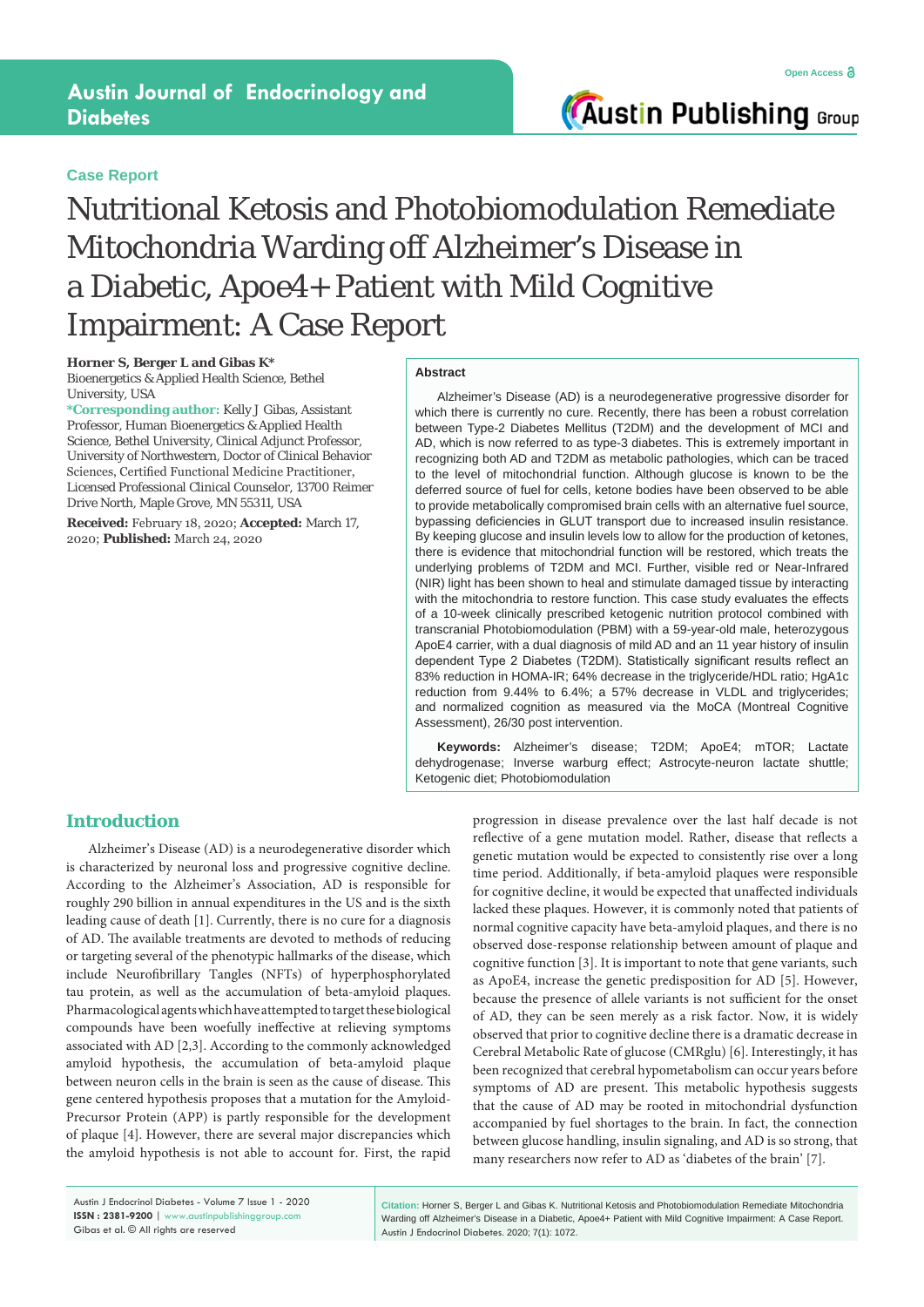If AD truly is analogous to type 3 diabetes mellitus, insulin resistance can be targeted as the primary issue for the onset of disease. High levels of blood glucose and insulin are common to both peripheral insulin resistance and a state of insulin resistance in the hypothalamus. Although the brain is not known as an insulin dependent organ, research suggests that the brain is able to perceive and integrate signals from peripheral hormones. Specific neuronal populations within the arcuate nucleus of the hypothalamus contain insulin sensitive receptors, including GLUT4, and communicate with multiple regions of the brain to perform coordinated responses [9]. Because of the connection that the hypothalamus has to regions of the brain, insulin resistance in this region could have major implications in cerebral glucose metabolism. It is plausible that this insulin resistant state of the hypothalamus would result in diminished availability of glucose circulation in the brain. This is of considerable importance when examining astrocyte glial cells, which are known to provide a vital role for neuronal function. As astrocytes breakdown glucose to produce lactate, this can be transferred to neurons and act as a fuel substrate to generate ATP. This relationship is known as the Astrocyte-Neuron Lactate Shuttle (ANLS) [10]. Now, if the amount of glucose available to astrocytes is compromised due to an insulin resistant state the hypothalamus, the viability of neurons to function and survive would be compromised.

A clinically-prescribed ketogenic diet has been shown to restore flexibility in utilizing metabolic substrates, as well as an increase in cellular sensitivity to insulin [11]. Ketone bodies are synthesized in the liver and are able to be used as a fuel substrate in the brain as an alternative to glucose and without the need for insulin. In addition, Photobiomodulation (PBM) with radiant visible red and Near-Infrared Light (NIR) has shown to provide several positive effects for neuron and mitochondrial function, including stimulation of metabolic activities and even neurogenesis. As light passes via a transcranial and intranasal pathway to the brain, it interacts with Cytochrome C Oxidase in complex IV of the Electron Transport Chain (ETC), and is thought to stimulate mitochondrial activity [12,13]. Thus, a clinically prescribed ketogenic diet in conjunction with PBM visible red and NIR light therapy would be expected to reduce insulin resistance, restore mitochondrial function, and improve cognition.

### **Methods**

The 59 year-old male with comorbid T2DM, diabetic neuropathy, and mild AD had an 11+ year history of insulin dependency. Biomarkers for MetS (HgA1c, fasting insulin, lipid panel and glucose) were tested pre/mid/post intervention. ApoE4 genetic testing was administered via buccal swab prior to the intervention by a health care professional and processed by an independent laboratory service. The MoCA assessment was administered pre/post intervention by a Licensed Professional Clinical Counselor (LPCC). The patient completed a 10-week lifestyle intervention, which incorporated PBM 3 times/week (20 minutes per session) and a clinically prescribed Ketogenic Diet (KD) designed to reverse T2DM via homeostatic restoration of peripheral and cerebral insulin sensitivity. The prescribed nutrition protocol utilized moderate protein (based on lean mass and activity level) designed to reduce fasting insulin levels facilitated the endogenous production of blood ketones (betahydroxybutyrate) as measured by the Precision Xtra Abbott Blood Ketone Meter (>0.5 mmol/L). A time-restricted feeding window of 5-6 hours combined with moderate intensity exercise was integrated into the lifestyle intervention; the patient exercised approximately 3 days per week. Real time monitoring was provided weekly by licensed healthcare providers as well as the student researchers.

The patient's MoCA (Montreal Cognitive Assessment) score of 20 reflected deficits in delayed recall (frontal lobe; posterior cingulate hypometabolism; hippocampal-parieto-frontal network); clock drawing (parietal lobe); serial 7 subtractions (prefrontal cortex; left inferior frontal lobe; angular gyrus); and letter 'F' fluency (frontal lobe). Hypometabolism is a key feature of each aforementioned cognitive deficits. Transcranial PBM was administered using the 'Vielight Neuro Gamma' device. (The device is not labeled for treating dementia or AD but is described as a "low risk general wellness product" by the Food and Drug Administration.).

The Vielight Neuro Gamma consists of a nasal applicator, controller, and head set with Five Emitting Diode (LED) modules. Painless, non-invasive, non-thermal, non-laser pulsed (40Hz; 50% duty cycle), Near Infrared (NIR) light (810nm wavelength) is transmitted through five non-laser LED's on the headset for 20 minutes. The LED lights are strategically positioned to deliver NIR to the subdivisions of the Default Mode Network (DMN). The subdivisions include the dorsal lateral medial Prefrontal Cortex (dmPFC); ventral medial Prefrontal Cortex (vmPFC); the Posterior Cingulate (PCC); Lateral Parietal Cortex (LPC); adjacent Precuneus (PCu); and the Entorhinal Cortex (EC). The nasal applicator transmits NIR light to the ventral section of the brain, which includes the vmPFC and the olfactory bulb, directly activating projection to the EC and para hippocampal area. The LED's positioned on the dmPFC and intranasally pulse in synchrony (in-phased) and the rest of the LED's on the PCu and left and right LPC's also pulse in synchrony (in-phased) within its group [12].

The power density output of the nasal applicator is  $25 \text{mW/cm}^2$ , three posterior LEDs are 100mW/cm<sup>2</sup>, and the anterior LED is 75mW/cm2.. During the 20-minute session, the energy dose to the brain via headset and nasal applicator equals 240 J/cm<sup>2</sup>. Detailed parameters and specifications are listed in the table below.

## **Case Report**

The case involved a 59-year-old morbidly obese male patient with a dual diagnosis of Type 2 Diabetes (T2DM) and mild AD. The patient reported an 11+year history of T2DM. The patient, a heterozygous carrier of the ApoE4 allele, was given the diagnosis of mild AD after a cognitive assessment via the Montreal Cognitive Assessment (MoCA). The MoCA was chosen for evaluating cognition due to its clinically accepted validity and sensitivity to cognitive changes [13]. The patient scored a 20/30 before the 10-week intervention. He also reported complaints of peripheral neuropathy in the left lower extremity. The patient was prescribed a 10-week ketogenic nutritional intervention protocol targeted at endogenous hepatic production of ketones to restore peripheral and cerebral metabolic flexibility as well as reduce cerebral hypometabolism. Prior to the intervention, the subject reported reduced memory at work; he also presented no family history of cognitive decline or T2DM.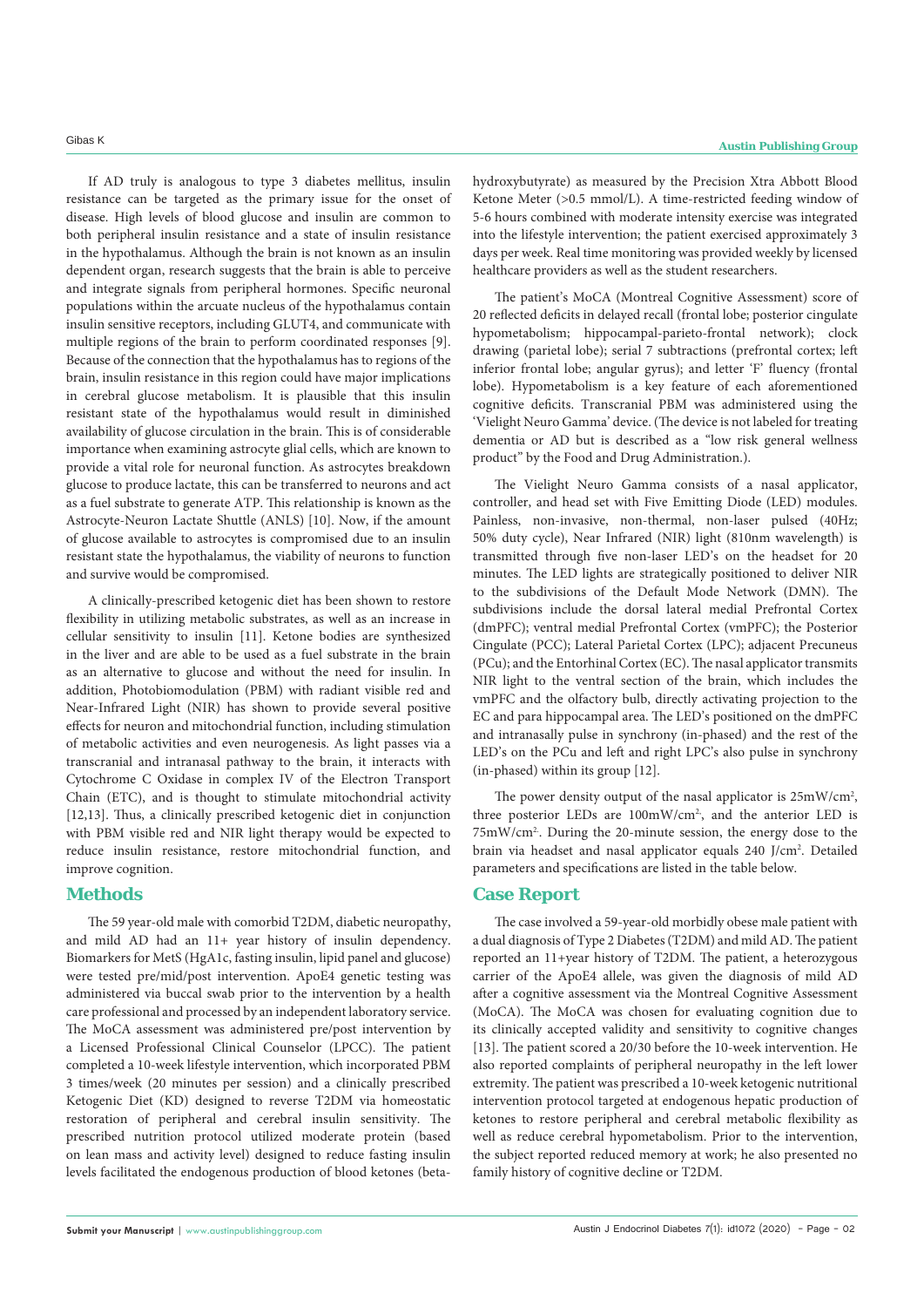**Table 1:** Vielight Neuro Gamma Parameters.

| Source                                                   | LED               |  |
|----------------------------------------------------------|-------------------|--|
| Wavelength (nm)                                          | 810               |  |
| Power output of LED on the anterior band (mW)            | 75(transcranial)  |  |
| Power output of each LED on the posterior band (mW)      | 25(intranasal)    |  |
| Power density of LED on the anterior band (mW/cm2)       | 100(transcranial) |  |
| Power density of each LED on the posterior band (mW/cm2) | 25(intranasal)    |  |
| Pulse frequency (Hz)                                     | 40                |  |
| Pulse duty cycle, percentage                             | 50                |  |
| Duration of each treatment session (min)                 | 20                |  |
| Beam spot size (cm2)                                     | $\approx$ 1       |  |
| Total energy delivered per session (Joules)              | 240               |  |
| Total energy density per session (Joules/cm2)            | 240               |  |

#### **Results**

The results of this case report suggest the utilized protocol provided therapeutic effects towards relieving symptoms of T2DM and mild AD. In order to confirm patient adherence to the prescribed protocol, blood ketone levels were monitored weekly in clinic and via self-report. The patient's primary risk markers for MetS were measured before, during and after intervention while cognitive assessments were tested pre-/post-treatment. The patient's HgA1C, the gold standard for blood glucose control, decreased from the diabetic range of 9.4% to the prediabetic range of 6.4%. This signifies a reversal of the patient's diagnosis of T2DM to a clinically prediabetic level. It is interesting to note that after the patient continued following the protocol for a 15-week period, his HgA1c decreased to completely normal level of 5.5%. His fasting insulin and blood lipids saw improvements toward normative values as seen in Table 1. He restored cellular insulin sensitivity and reduced his cardiovascular risk measured by an 83% reduction in HOMA-IR and a drop in Tri/HDL ratio by 64% [14]. Memory and cognition in the patient improved as measured by increases in MoCA and animal naming scores. The MoCA score improved from mild AD (20/30) before intervention to normal (26/30) after intervention while animal naming scores improved from 19 before intervention to 33 after intervention.

#### **Discussion**

This case investigated the potential of a clinically prescribed ketogenic diet coupled with PBM to improve cognitive impairment measured by markers for MetS and MoCA. The results of this study strongly suggest that the utilized protocol restored metabolic flexibility and may have significant potential in restoring cognition and increasing insulin sensitivity for ApoE4 heterozygous individuals. As mentioned previously, AD is beginning to be recognized as being analogous to type 3 diabetes. If this is true, it would be expected that there is an issue with insulin signaling and fuel substrate being delivered to the brain. The data presented suggest this relationship. One key relationship from the data is the decrease in serum insulin due to a ketogenic diet correlated with a decrease in HOMA-IR, which is the measure for insulin resistance. This decrease in insulin resistance likely allowed for the restoration of fuel substrate to enter the brain, and a restoration of cognitive ability as a result. If the relationship between AD and diabetes reflects the issue in glucose Table 2: Biomarkers for MetS pre/mid/post intervention.

| Results                         | Pre-<br>intervention | Mid-<br>intervention | Post<br>intervention | $\%$<br>change |
|---------------------------------|----------------------|----------------------|----------------------|----------------|
| HOMA-IR $(<1.0)$                | 4.67                 | 1.84                 | 0.79                 | $-83%$         |
| Tri/HDL ratio $(<2.0)$          | 3.36                 | 1.21                 | 1.22                 | $-64%$         |
| Fasting insulin mU/L<br>$(3-5)$ | 9.4                  | 6.1                  | 3.5                  | $-63%$         |
| HgA <sub>1</sub> c $(\%)$       | 9.4%                 | 7.0%                 | 6.40%                | $-32%$         |
| Triglycerides mg/dL<br>(<150)   | 141                  | 63                   | 61                   | $-57%$         |
| HDL mg/dL $(>40)$               | 43                   | 54                   | 50                   | 14%            |
| VLDL mg/dL (9-13)               | 28.2                 | 12.6                 | 12.2                 | $-57%$         |
| Weight (lbs)                    | 261                  | 244                  | 234                  | $-10%$         |
| Body fat mass (lbs)             | 91                   | 77                   | 72.8                 | $-20%$         |
| LDH Total IU/L                  | 164                  | 127                  | 109                  | $-34%$         |

**Table 3:** Cognitive Assessments pre/post intervention.

| <b>Memory Assessment</b><br>change | Pre-<br>intervention | Post<br>intervention | Percent         |
|------------------------------------|----------------------|----------------------|-----------------|
| MoCA $(> 26)$                      | 20 (MCI)             | 26 (normal)          | 30% improvement |
| Animal Naming $(2 21)$             | 19                   | 33                   | 74% improvement |

**Abbreviations:** MoCA: Montreal Cognitive Assessment; MCI: Mild Cognitive Impairment (a.k.a. mild Alzheimer's disease)

and insulin handling, an improvement in the patient's biomarkers for T2DM would be likely observed as well. The patient's HgA1c level, which is clinically used to diagnose prediabetes and T2DM, decreased to a level below the classification for T2DM. The relationship between reversed T2DM and improved cognition strongly suggests that the metabolic hypothesis for AD is correct.

At its core, this neuroenergetic model hinges on the ability of the mitochondria to function efficiently. In energy deficient neurons, an early and temporary hyper-metabolic response has been described especially in the temporal lobe [15,16]. Low fuel results in an epigenetic shift and nuclear upregulation of enzymes for Oxidative Phosphorylation (OXPHOS) in the mitochondria; consequently, the upregulation of OXPHOS increases oxidative stress and the production of reactive oxygen species that causing further damage to the matrix [17]. Neurons undergoing this epigenetic, hyper metabolic shift have an increased demand for fuel; this creates fuel shortages in neighboring neurons eventually leading to cell death. Peripheral up regulation of LDH(A) to facilitate anaerobic conversion of pyruvate to lactate and neural up regulation of LDH(B) for oxidative conversion of astrocytic lactate into pyruvate for entry into PDH complex for oxidative respiration, mark the earliest epigenetic shifts [18,19]. The treatment protocol with PBM sought to contribute to the restoration of metabolic functioning through stimulating mitochondrial function in the 4<sup>th</sup> chamber of electron transport chain where electrons meet oxygen as the final acceptor [20]. Lactate Dehydrogenase (LDH) levels can provide insight into this hyper metabolic shift. The up-regulation of oxidative phosphorylation in neurons promoting oxidative stress can be detected by an increase in peripheral LDH activity [21]. Therefore, decreases in peripheral LDH activity proxy more activity in the PDH complex and therefore more pyruvate conversion into acetyl CoA for oxidative respiration. It is hypothesized that this reduction in peripheral LDH translates into improvements in hypothalamic insulin sensitivity, thereby inhibiting